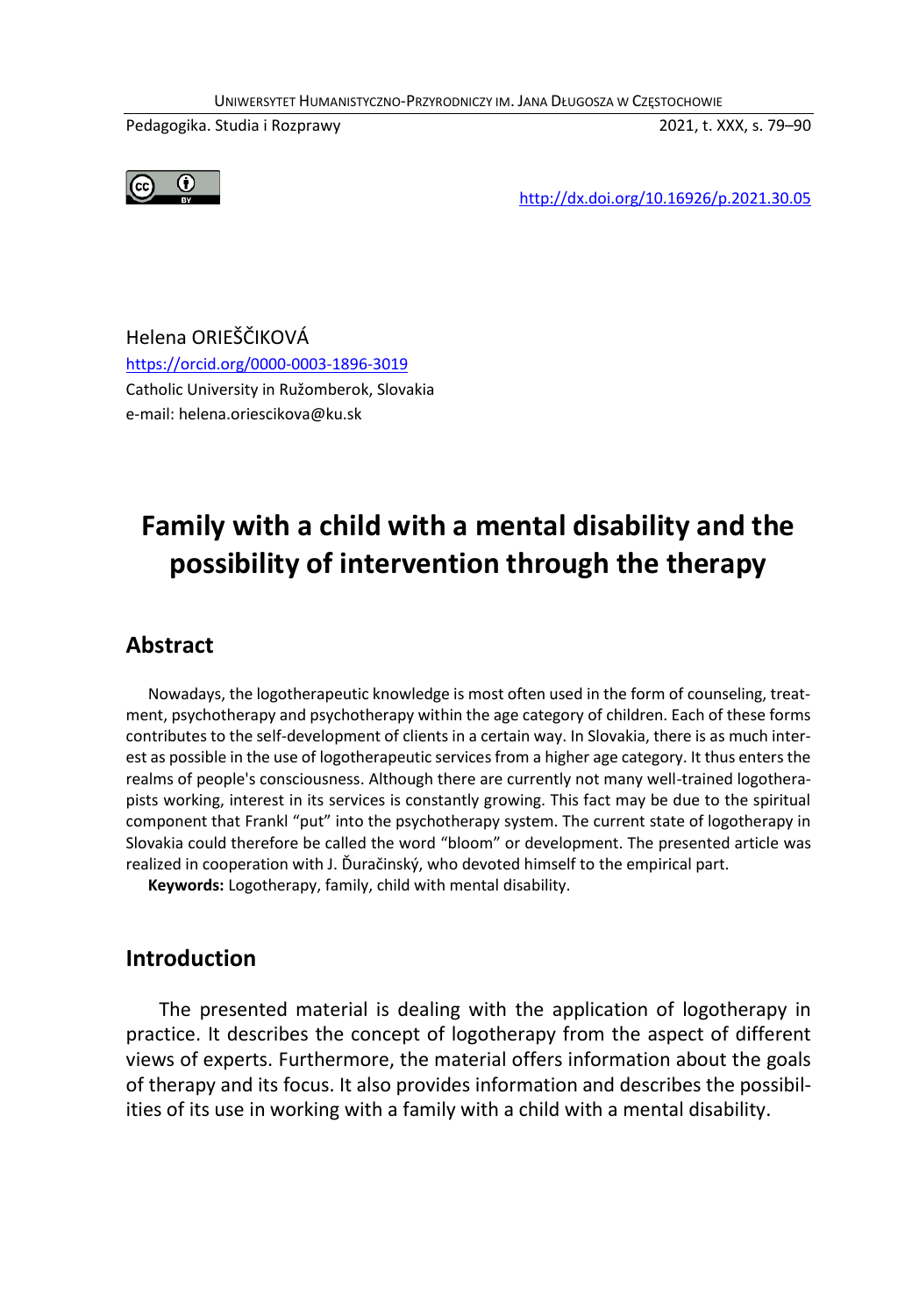#### **Logotherapy**

The name "logotherapy" is based on the Greek word "logos", which we can translate as "word" or "sense". The main point of logotherapy is to turn the person to the world and to the meanings that life brings. It is a special part of existential analysis, it is its final phase and advisory direction which helps to each person in orientation in the world<sup>1</sup>.

Logotherapy is an approach which basic idea is that human life can be meaningful under any circumstances. Man's job is to find and be that sense responsible for its fulfillment<sup>2</sup>.

Existential analysis is a method of perceiving the man as a responsible, free and spiritual being  $^3$  Frankl describes existential analysis as an integral unity of the three main dimensions of human existence (physical, mental, and spiritual). The spiritual dimension speaks of a person who is free and responsible in his relationships, actions and decisions, despite his destiny, in the form of the external conditions of his life, physical and mental patterns. Both logotherapy and existential analysis are spirituality-oriented psychotherapies. Logotherapy is based on the spiritual, existential analysis leadsto it. Logotherapy presupposes not only the existence of what is spiritual, objective in the form of meaning and values, but also integrates this spirituality into psychotherapeutic treatment<sup>4</sup>. Frankl<sup>5</sup> explains that logotherapy seeks to make consciousness spiritual. In its specification, such as existential analysis, logotherapy seeks to bring a person to a sense of responsibility as the basis of human existence. Kollárová<sup>6</sup> and the others state that logotherapy is also called according to the place and time of its origin as the third Viennese direction of psychotherapy after Freud's psychoanalysis and Adler's individual psychology. The term "Third Vienna School" is also used. According to her: "the most significant benefit of logotherapy is directing one's view of the person. He is the one who asks for the meaning of his life and also the one who is responsible for finding the answer to this question. We often hear from all sides how people like to get rid of responsibility for their own lives and if they are dissatisfied, they look for the fault everywhere but not in themselves. To take the responsibilities highlighted by logotherapy should therefore be kept in mind of each of us"<sup>7</sup>.

 $\overline{a}$ 

<sup>1</sup> A. Längle, M. Sulz, *Žít svůj vlastní život*, Praha 2007, p. 94.

<sup>&</sup>lt;sup>2</sup> K. Kolárová, K, Vplyv fenomenológie a existencializmu na formovanie logoterapie, "Mladá *veda"* 2015, nr 2, p. 101

<sup>3</sup> S. Štofanová, E. Žiaková, *Logoterapia v systéme náhradnej starostlivosti na Slovensku,* [in:] *Sociálna práca –56 cesta k zmyslu života : zborník príspevkov z vedeckej konferencie s medzinárodnou účasťou, konanej 06.2012,* Košice 2013, p. 158.

<sup>4</sup> V.E. Frankl, *Trpiaci človek*, Bratislava 2007, p. 25.

<sup>5</sup> V.E. Frankl, *A přesto říci životu ano*, Kostelní Vydří 2006, p. 38.

<sup>&</sup>lt;sup>6</sup> K. Kolárová, *Vplyv fenomenológie a existencializmu na formovanie logoterapie, "Mladá veda"* 2015, nr 2, roč. 3, p. 107.

<sup>7</sup> Ibidem, p. 107.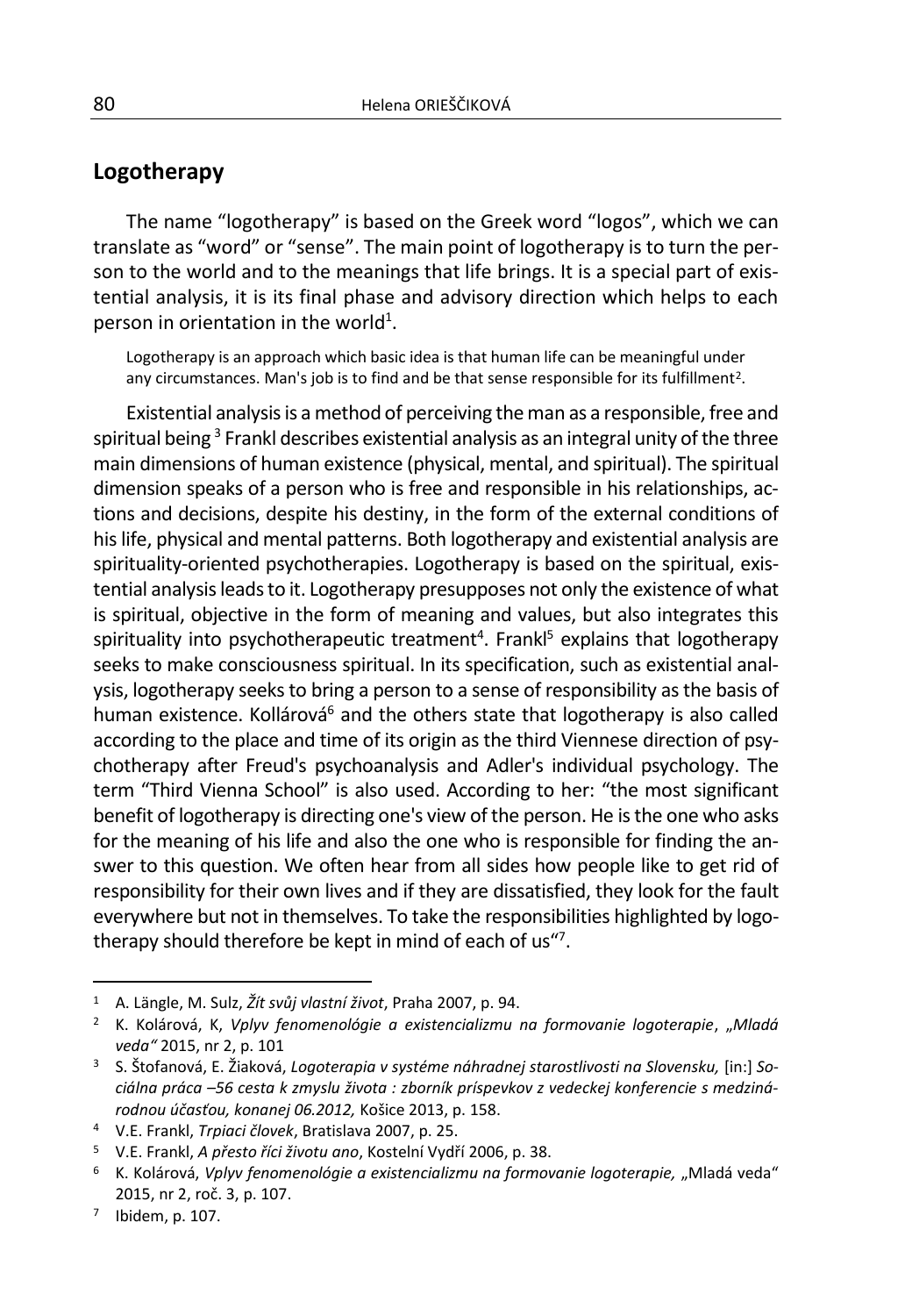The basis of logotherapy is the search for meaning – the ultimate expression of humanity<sup>8</sup>. Logotherapy has its goals, principles, pillars, deals differently with the meaning of life and values, and is variously used in practice.

The goal of logotherapy is the primary action in the spiritual area of man where this spiritual realm is distracted in some way. Logotherapy is based on the fact that if the person knows why he should live, then in every situation he also knows how to live.

#### **The goal of logotherapy**

The aim of the logotherapy is to look for objective values and various possibilities in a person's life and they can do them. Objective values help to a person to understand why the person should live for, regardless of external and internal circumstances<sup>9</sup>. In contrast with the humanism, logotherapy does not see the highest goal of human existence in self – realization as it is in various variants of humanistic psychology. In logotherapy, it is instead of that a more important goal in the form of human self-transcendence<sup>10</sup>.

The goal of logotherapy is to bring a conscious change in a person so that he can change his own attitude to the problems and facts in his life, in the world around him and in himself. This also results in a beneficial change in self-concept in a person's practical approach to problems<sup>11</sup>. Another goal of logotherapy is to focus, through a variety of procedures, on mobilizing the "defiance" of the human spirit against various health disorders, obstacles or deficiencies, and thus seeking to break down irrational spiritual, physical and mental control over man<sup>12</sup>. Logotherapy does not offer complete spirituality, an experience without ideology, a method or technique for escaping the stressful and depressing factors of life, because in knowing every true situation, whatever it is, although it leads a person to decide for himself and freely to accept a situation and to take a certain attitude to it, but only in co-responsibility for knowledge and to the possibilities of a real solution does he encourage to look for a deeper meaning and significance in a given situation. For man, therefore, it means that in each particular situation he can find his role, his mission or the answer to a certain challenge which man, as a human being, is actually able to achieve and fulfill due

-

<sup>8</sup> P. Dobríková, D. Pčolková, *Zmysel života z pohľadu zomierajúcich pacientov,* [in:] *Paliatívna medicína a liečba bolesti,* 2012, nr 3, p. 99.

<sup>&</sup>lt;sup>9</sup> M. Wagenknecht, Nástin dalšího vývoje Franklovy existenciální analýzy a logoterapie "Společnost pro logopedii a existenciální analýzu," 2011. p. 4 , [online], Dostupné na: https://docplayer.cz/456036-Nastin-dalsiho-vyvoje-franklovy-existencialni.html, [cit. 2021-02-10].

<sup>10</sup> E. Lukasová, *Základy logoterapie,* Bratislava 2009, p. 60.

<sup>11</sup> O. Matoušek, et al., *Metody řízení sociální práce,* Praha 2008, p. 69.

<sup>12</sup> K. Balcar, *Speciální psychoterapie,* Praha 2004, p. 262.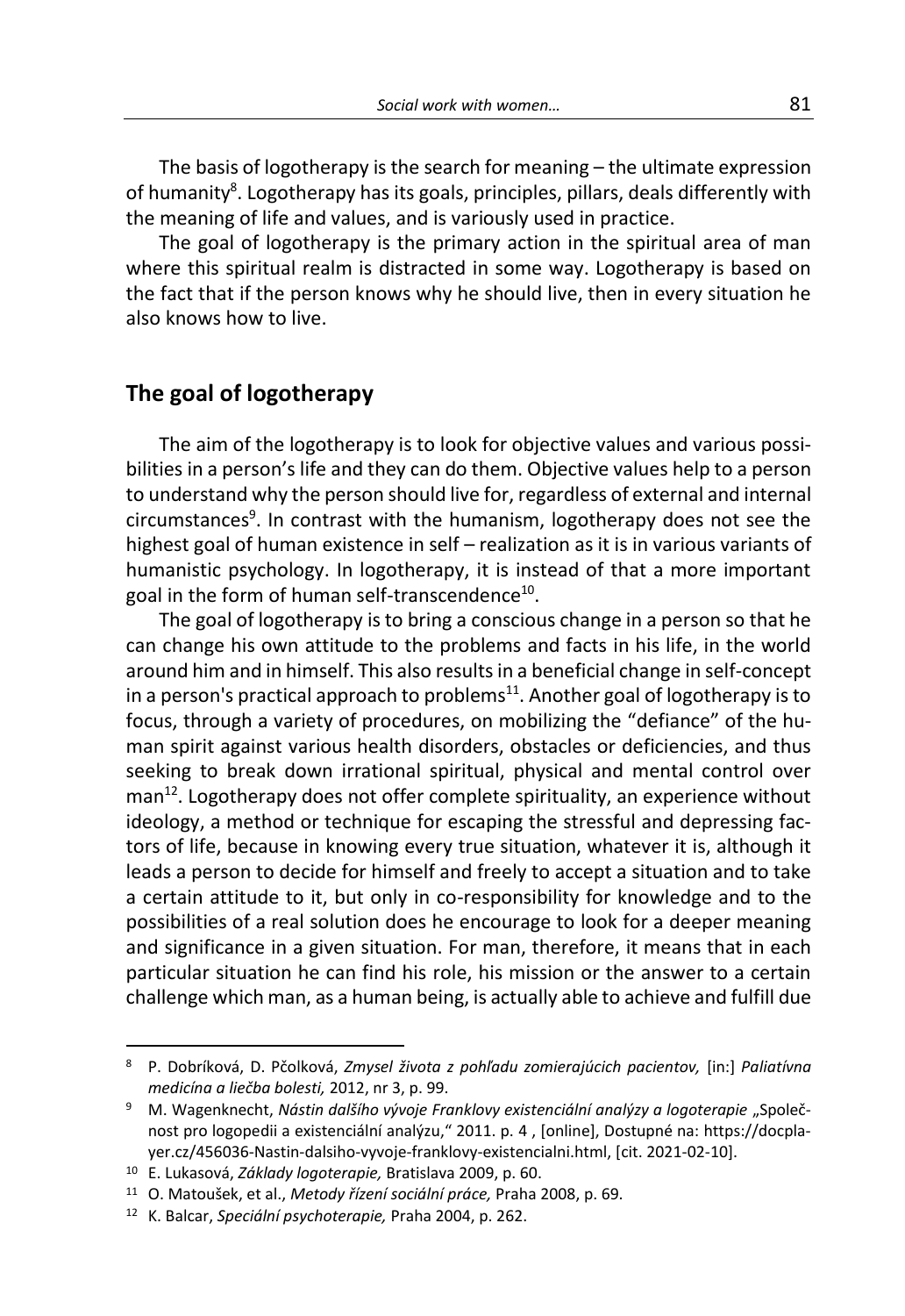to self-transcendence. This specific procedure is expressed by three basic rules in logotherapy:

- say "yes" to life in spite of everything,
- make sense for the suffering as well,
- $-$  to look for the will for the sense<sup>13</sup>.

Logotherapy is based on existential analyzes: "The basic pillars of existential dynamics are freedom of will, sense of life and will to sense."<sup>14</sup>

**1. pillar: Free will** – There has always been the question of whether the person is free or not. According to the logotherapy, a person has at least the potential to be free in the level of his will. However, this potential may be limited or completely canceled by various problems and conditions that a person has in his life, such as illness, immaturity or old age $^{15}$ .

The human is free to be responsible, and he is is responsible for realizing the meaning of his life, for his logos of his existence.<sup>16</sup>

The human is first and foremost a spiritual person who can think freely, he can decide freely and to transcend oneself in self-transcendence <sup>17</sup>. In addition, other key issues are crucial in the first pillar of logotherapy, such as freedom and its relation to the responsibility and unpredictability of a person's personality.

**2. pillar: Will to make sense** –the motivational concept about the will to make sense. This concept says that there is a desire for a certain meaning hidden in each of us, the human is trying to know this desire. When fulfilling the meaning, two analogies collide – the inner and outer part. The inner part represents the desire and effort of the human, the outer part is a situation that contains some meaning<sup>18</sup>.

The will to make sense belongs to a special position in the system of logotherapy. The will to make sense means the fact that a person is basically trying to find a certain meaning in his life, or to fulfill that meaning $^{19}$ .

According to Frankl, the will to make sense is inherent in every person without distinction. It is one of the specific human phenomena that cannot be reduced to a non-human level. Therefore, the questions of the meaning of life can never be an expression of something that is pathological, but must be an expression of human existence<sup>20</sup>. The pillar on the will of meaning is also made up of

<sup>13</sup> M. Potočárová, *Inšpirácie z logoterapie v pedagogike,* [in:] *Aktuálnosť logoterapie vo výchovnej a sociálnej práci s mládežou : zborník z vedeckej konferencie s medzinárodnou účasťou,* konanej *08.04. 2011*, Bratislava 2011. p. 34.

<sup>14</sup> M. Kosová, et al., *Logoterapie: existenciální analýza jako hledání cest,* Praha 2014, p. 14.

<sup>15</sup> E. Lukasová, *Základy logoterapie*, Bratislava, 2009, p. 17.

<sup>16</sup> P. Tavel, *Smysl života podle Viktora Emanuela Frankla*, Praha, 2007, p. 134.

<sup>17</sup> J. Pelikán, *Hledání těžiště výchovy*, Praha, 2011, p. 66.

<sup>18</sup> E. Lukasová, *Základy logoterapie*, Bratislava, 2009, p. 18.

<sup>19</sup> V.E. Frankl, V*A přesto říci životu ano*, Kostelní Vydří , 2006, p. 38.

<sup>20</sup> P. Halama, *Zmysel života z pohľadu psychológie*, Bratislava, 2007, p. 29.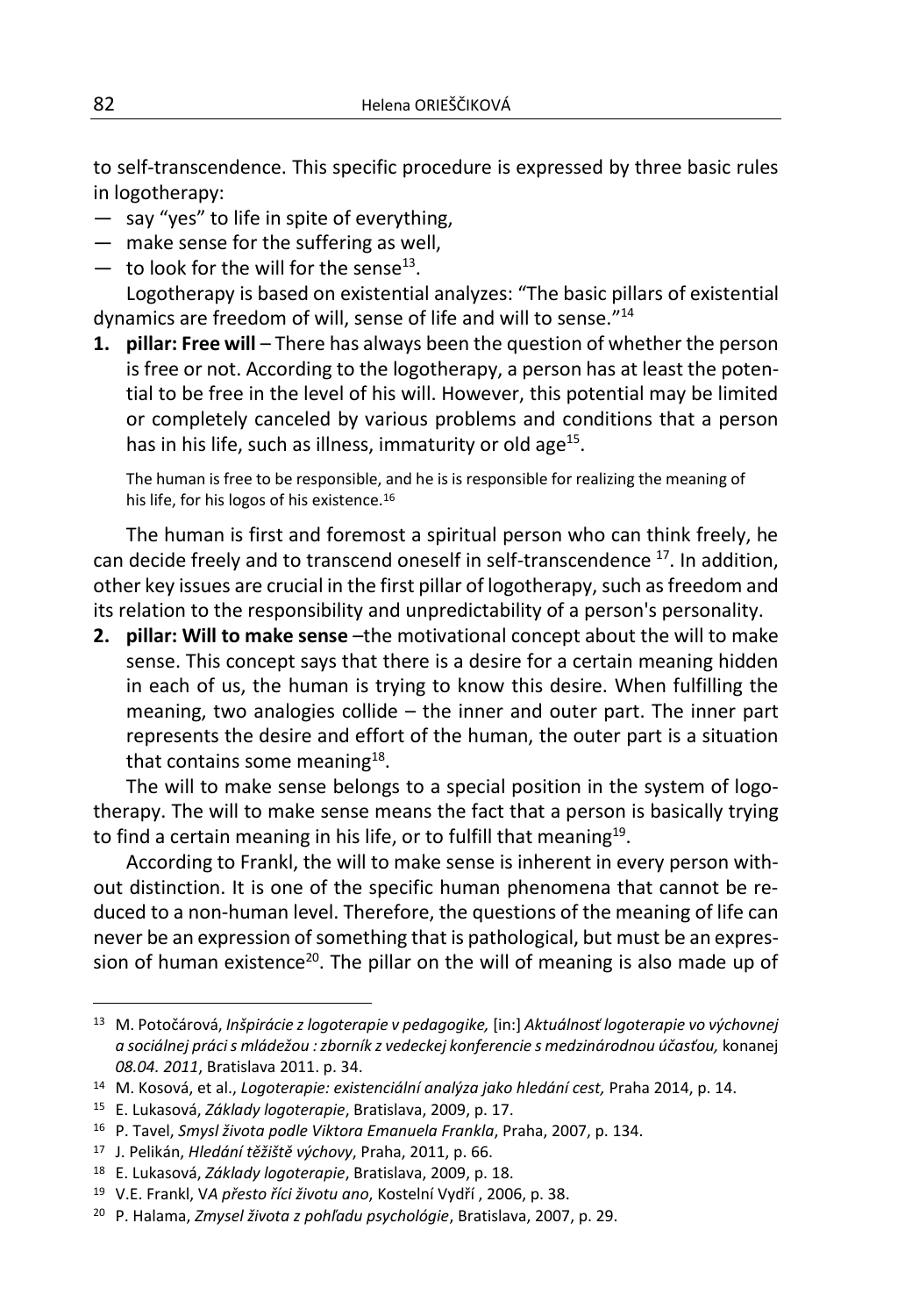other issues, such as principle of homeostasis, existential vacuum and noodynamics. Noodynamics is especially important. Kosová and the others state that noodynamics is, according to Frankl, a term that expresses the discrepancy between what is in a person's life, ie. what he experiences, what he does and what he endures, and between what it should be in his life, ie. what he strives for in life, what he has to prove, what he has to experience and what he has to endure. Noodynamics is a constant direction towards values and efforts to fulfill meaning.

**3. pillar: Meaning of life** – the meaning of life and the associated thinking about human values.

#### **The Use of therapy when working with families**

Logotherapy can be used in various fields, disciplines and industries. It has different forms and there are also different methods, techniques and tools through which it can be applied in practice. Logotherapy can also be used as psychotherapy (child psychotherapy), counseling (psychological counseling), diagnostics (via diagnostic counseling logotherapeutic methods) and technique. It can be used both in education and in the educational process. It is often described as a method of treatment.

Logotherapy as a method of treatment is used mainly in the diagnosis of existential frustration as the main cause of a violation of a person's mental or physical condition, or as the main cause of disorders in relationships and in human behavior. It is also used as a treatment where, for various reasons, the meaningful experience of human life is paralyzed and realistic application of spiritual resources. However, it can also be used in the treatment of physical ailments, suffering or other disorders. The indication for treatment by logotherapy is based on the analysis associated with diagnostics, in which the human assessment of the proportion of somatic, psychological and social factors in a particular disorder and the proportion of possible noogenic, mental impacts<sup>21</sup>.

Logotherapy can take various forms. It is an individual form, a group form and in the other period also the family form of logotherapy. The individual form of logotherapeutic work (individual therapy) can be understood as a basic form of logotherapy, logotherapy represents, based on personal value choices, selfcontrol and self-reflection, an individual therapeutic approach. When it comes to an individual therapy, it is personal, not group taking of the attitudes and performing of the practical steps of therapy. Meaningful anchoring in life, responsible integration of one's own choices and actions related to one's life situations and values are practically non-transferable, so in this therapy every person is offered the opportunity for personal growth. Logotherapeutic work focuses on individual therapy, especially in adults<sup>22</sup>.

-

<sup>21</sup> K. Balcar, *Speciální psychoterapie,* Praha 2004, p. 266.

<sup>22</sup> Ibidem, K. Balcar, *Speciální psychoterapie*, Praha 2007, p. 267.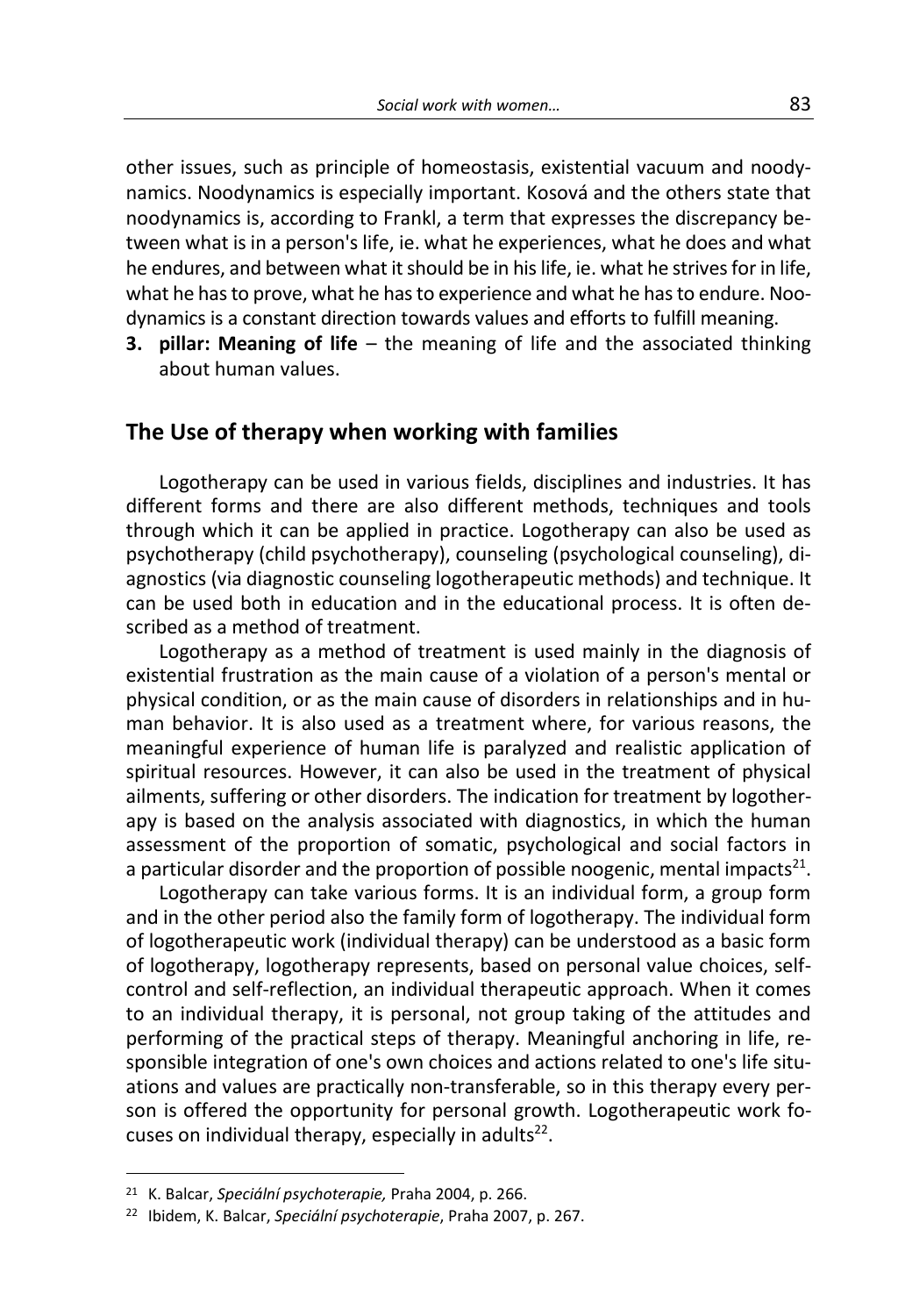The second form is a group form of logotherapeutic work*.* In group form of the logotherapeutic work, the need for life and human sensuality and performances of self-distance and self-transcendence play an essential role in logotherapeutic work, in adults this is true in full margin.

In essence, people are not substitutable for their actions and decisions by another people or a group of persons, however, in the group form of logotherapeutic work it may be a group for individuals with similar problems, disorders and difficulties a much needed source of encouragement and inspiration in their own search for the meaning of life or struggling with difficult situations in life. Some procedures and methods of logotherapy can be shared in a group form by individual experience on the example of topics that will be enriching for the group.

That is why it sometimes happens that logotherapy also has a group form based on the consideration of the potential benefits of work and exercise in a group. The group form of logotherapy requires a sensitive balance of individual evaluation, personal goals and unique decisions with their announcement and supportive or retroactive interaction with other individuals in the group. Group logotherapy is used especially for children, who tend to be more embedded in the outside world of practical goals, experiences and activities<sup>23</sup>.

The author Lukasová $^{24}$  introduced a dereflex group within the principles of the group form of logotherapeutic work. The last form of logotherapy is family therapy (family form of logotherapeutic work). Family therapy is carried out under similar conditions, both individual and group logotherapy, which is focused on family work and family ties.

On whether individual, group or family form of logotherapy, decides on the diagnosis of the nature of a particular problem that a person personal or relationship context, as well as an estimate of the possibility of treating the problem in terms of individual, group and family form of therapy and the forms can contribute to overcoming human suffering or error<sup>25</sup>.

Logotherapy is implemented in practice through a relatively diverse range of different methods, techniques and tools. Some have been introduced directly in logotherapy and are a unique part of it, others are also used in other directions and have been transferred to logotherapy. Logotherapy can also be a form of counseling, the first method associated with it is counseling. Logotherapists and experts in the application of logotherapeutic principles proceed in counseling in three basic phases, which are the diagnostic, therapeutic and post-therapeutic phases.

Lukasová $^{26}$  explains that in the diagnostic phase, the counselor tries to reach the core of the human problem, so first he searches for the reason why he has

<sup>24</sup> Ibid., p. 31.

<sup>23</sup> E. Lukasová, *Radosti na stope: sedem krokov k duševnému zdraviu,* Bratislava 2010, p. 29.

<sup>25</sup> K. Balcar, *Speciální psychoterapie*, Praha 2004, p. 267.

<sup>26</sup> E. Lukasová, *I tvoje utrpení má smysl: logoterapeutická útěcha v krizi,* Brno 2006, p. 58.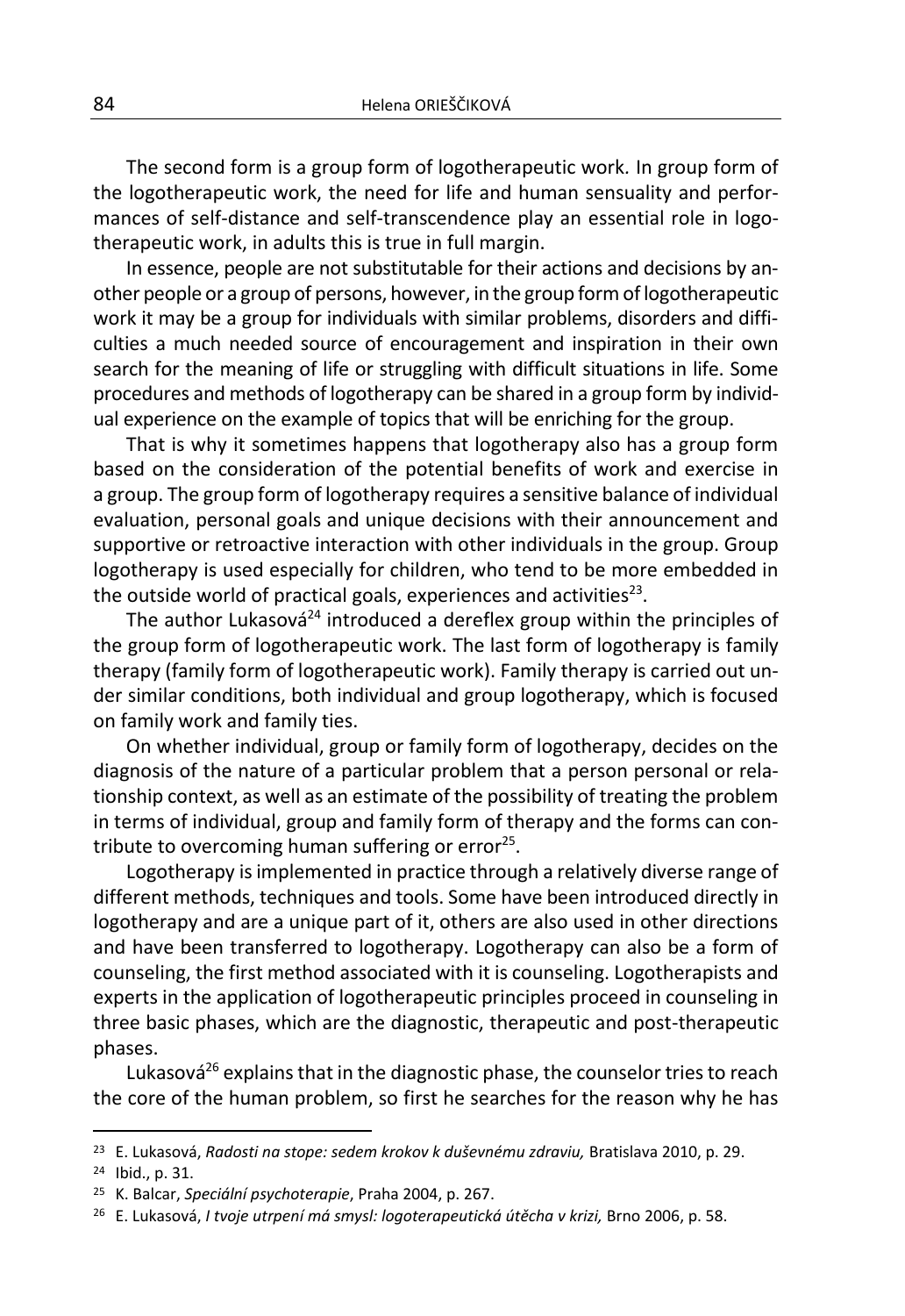not overcome the specific problem yet. The counselor looks for the symptoms of the problem, recognizes the person's personality, examines his past and present, and searches for connections with the problem that the client has. In the therapeutic phase, the counselor already uses various specific logotherapeutic techniques. In the last, post-therapeutic phase, the counselor emphasizes that the client does not fall into the anxiety. The counselor emphasizes that the "health" of noodynamics lies in the right combination of tension and relaxation, stress and rest, and that these activities are purposefully connected with important human activities of the client. Logotherapy is an important diagnostic technique. Diagnosis in logotherapy is made with the help of diagnostic therapeutic tests. These include the following tests: logo test, test of meaning in life, profile of life attitudes and test of dynamics. One of the most used methods in logotherapy is paradoxical intention*.* Paradoxical intention develops the ability of self-self-restraint and self-transcendence of the human. Self-distance and self-transcendence are so important in logotherapy that we define them separately. Self-distance is a speech therapy method in which the client is encouraged to to be able to outgrow or transcend itself. Self-distance consists of the ability of a person to detach himself from his problems, thanks to which the client subsequently gains distance both towards himself and his feelings, so that he can evaluate himself with foresight and impartiality. Self-existence tends to make a person in a certain situation when he stops identifying with himself with his feelings, he distances himself internally and takes a position on another level. From the resulting distance a new attitude arises in oneself towards oneself. The client then desires what he does the most he is afraid of what paradoxical intention itself is $27$ . Self-transcendence represents the mental stability and sense for which one transcends oneself. If a person constantly thinks only of himself and his well-being, he lives in constant tension and is afraid for himself. But if he can look beyond his self, he will become interested in other people and thus live a more meaningful life. In such a case, his life makes sense, the client gains peace and the tension in his life begins to disappear $^{28}$ . Another technique used in logotherapy is the reconstruction of negative attitudes, sometimes referred to as a change of attitude. This technique works e.g. with various rituals of the client, with the perception of values, coping with his origin or with the change of atmosphere<sup>29</sup>.

In the method of rebuilding negative attitudes, the therapist monitors the negative attitudes of a person and then, with the help of rational argumentation, strives to divert his attention in the opposite  $-$  positive direction<sup>30</sup>.

-

<sup>27</sup> E. Lukasová, *Základy logoterapie,* Bratislava 2009, p. 35.

<sup>28</sup> Ibid., p. 36.

<sup>29</sup> M. Kosová, *Logoterapie: existenciální analýza jako hledání cest,* Praha 2014, p. 64.

<sup>30</sup> E. Lukasová, *Základy logoterapie*, Bratislava 2009, p. 37.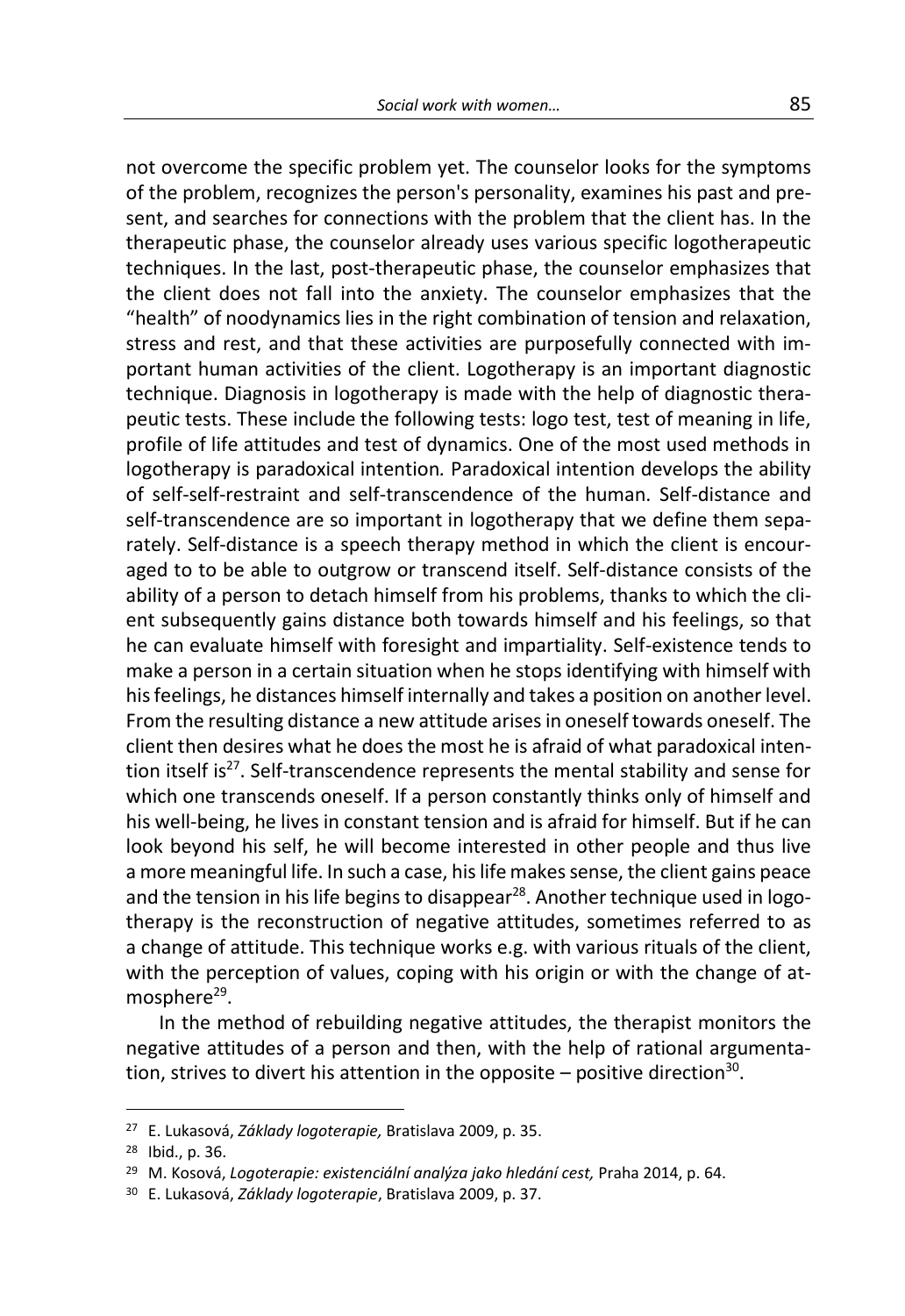Dereflexion is one of the most used methods in logotherapy, which, according to its name, is the opposite of self-reflection. This method focuses on helping a person who is overly focused on his own problems and sufferings. When using deep spiritual space, the person focuses one's attention on values and goals that he transcends. As a result, the person turns away from himself and his problems, ceases to observe, and ceases to attach importance to his own self.

Thanks to dereflexion, a person works with the basic idea of what not to think about $31$ .

Another method is the method of capturing the meaning*,* this method focuses on the client who should be able to identify and realize what is important in his life and what he sees in the meaning of life. The method is a good guide for counseling and therapy interview with a client<sup>32</sup>.

All these special methods and techniques focus on the traditional psychological problems that a person has in his life, and are used in the practice of logotherapists. Regardless of the area of use of logotherapy, its form and the method or technique used, the basis of logotherapeutic work with the client, and thus the content of each method, is communication. Work with the client in logotherapy is most often carried out with the help of a logotherapeutic interview, but other communication techniques and types of communication are also used. We know:

- art therapy art treatment, often associated with fine art. There are used the techniques like draws, paintings, graphics, modeling;
- dramatotherapy an artistic, therapeutic-educational method in which they use dramatic and theatrical processes of logotherapeutic goals when working with the client;
- creative writing the client is motivated to be creative by the finiteness of his life. From the point of view of its forms, methods and techniques, logotherapy can be expressed in a metaphor, when the client comes to the therapist and brings him various fragments of his life. The aim of logotherapy is then to discover pieces of a unique mosaic in these individual pieces and to help the client to put together an image from them, which can be followed up by other parts. In this work – regardless of the form, method or technique used – the client experiences that he is a unique being and learns that it is good to be in the world $^{33}$ .

The client gradually recognizes his values, which affect his feelings. He learns to accept what he has not chosen in life. He learns being responsible for someone or something, he experiences a specific meaning in life and gradually learns to understand the meaning of what is happening in his life<sup>34</sup>.

<sup>31</sup> Ibid., p. 101.

<sup>32</sup> A. Längle, A.M. Sulz, *Žít svůj vlastní život*, Praha 2007, p. 52.

<sup>33</sup> M. Nováková, *Logoterapie: existenciální analýza jako hledání cest*, Praha 2014, p. 125.

<sup>34</sup> Ibid., M. Kosová, et al., *Logoterapie: existenciální analýza jako hledání cest*, Praha 2014, p. 48.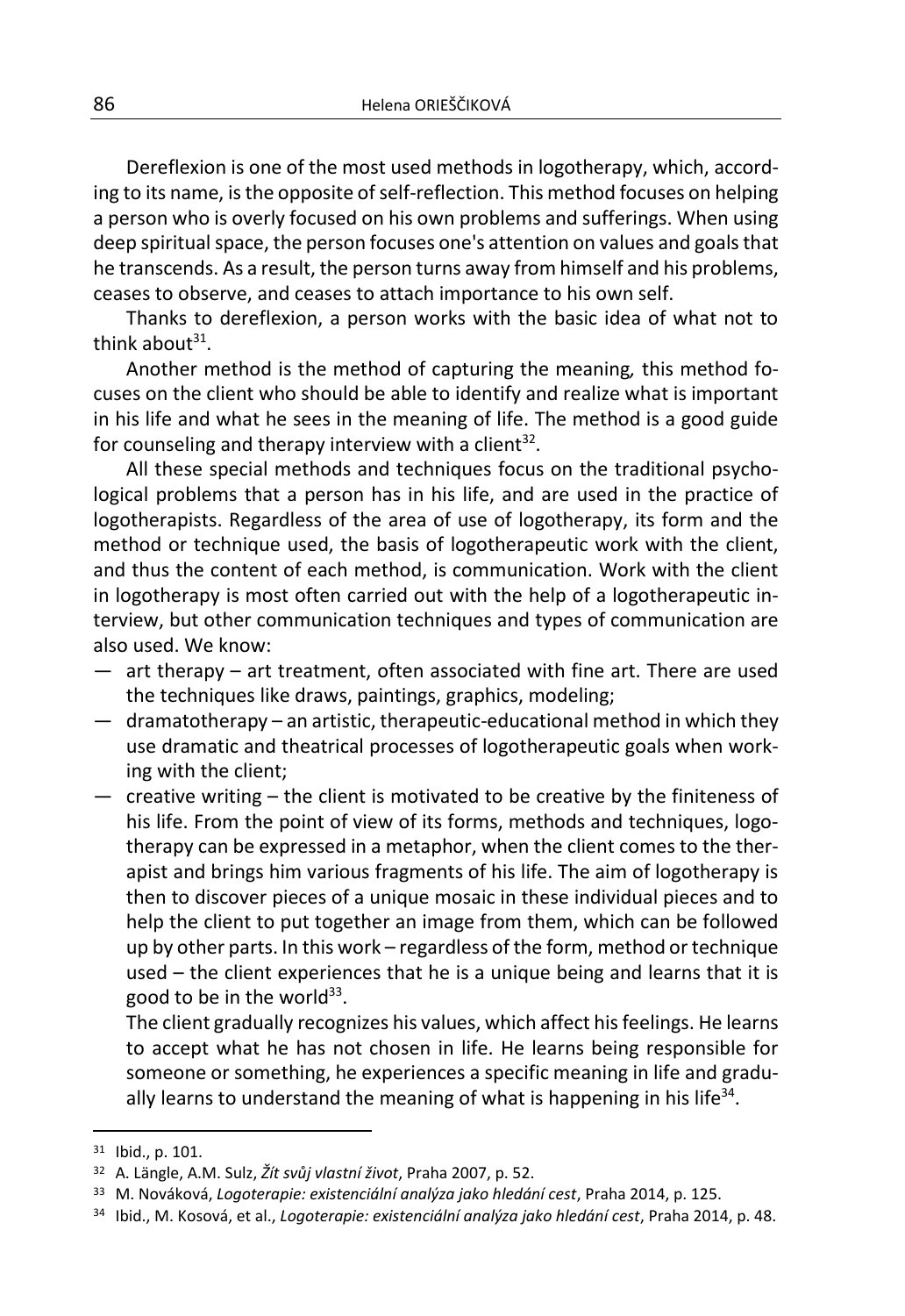The findings show that various forms, methods and techniques of logotherapeutic work can be applied in logotherapy. Each of them has a specific goal and leads the client to get to know his life better, to be aware of values and to find meaning in life and its unique situations. However, we think that logotherapy is not so unique due to its methods and techniques, although many originated in it and are more characteristic of it than for other therapeutic directions. We think that its uniqueness is rather a specific approach to the client.

### **Working with families with children with mental disabilities**

By field work with families of children with mental disabilities with logotherapy we mean special pedagogical field work with family members (eg with a parent – mother) in the home environment. This work can be performed by an erudite expert who has sufficient knowledge in the field of logotherapy and special pedagogy. The development of individuals with mental disabilities and their families can be influenced by logotherapy, which is to remind us that everything makes sense even in these difficult circumstances.

Logotherapy and existential analysis take different forms, but the same basis lies in the pursuit of an honest and true life. Such a life can be achieved in spite of all difficulties<sup>35</sup>.

Logotherapy in working with people with disabilities and their families can play a key role in promoting hope. Disability affects the adjustment and selfconfidence of people with disabilities, as well as many other aspects of their lives. It also has a significant impact on other family members<sup>36</sup>, which may further enhance the suitability of using logotherapy in field special pedagogical work. The work with disabled people should focus on the reciprocity of the identity of the client and the professional, building ambition and aspiration for the disabled person and emphasis on the vision, will and feelings of the disabled person<sup>37</sup>.

From the point of view of a special pedagogue. Important is the ability to actively listen and sensitively obtain the necessary information, the ability to solve problems, provide the child with emotional security and confidence, create an environment of trust and acceptance, be enthusiastic and spontaneous, but emotionally relatively separate, spontaneity, ability to cope with stressful situations, ability to understand various nonverbal behavioral signal, provide feedback, etc. When working with a child with a mental disability, a special pedagogue must be able to communicate not only with such children, but also with

<sup>35</sup> M. Kosová, et al., *Logoterapie: existenciální analýza jako hledání cest,* Praha 2014, p. 11.

<sup>36</sup> L. Moein, F. Houshyar, *The Effect of Logotherapy on Improving SelfEsteem and Adjustment in Physically Disabled People*, "Education Science and Psychology" 2015, no. 5, p. 8.

<sup>37</sup> A. Kozoň, *Patopsychológia – psychopatológia postihnutých v socializácii*, Trenčín 2010, p. 22.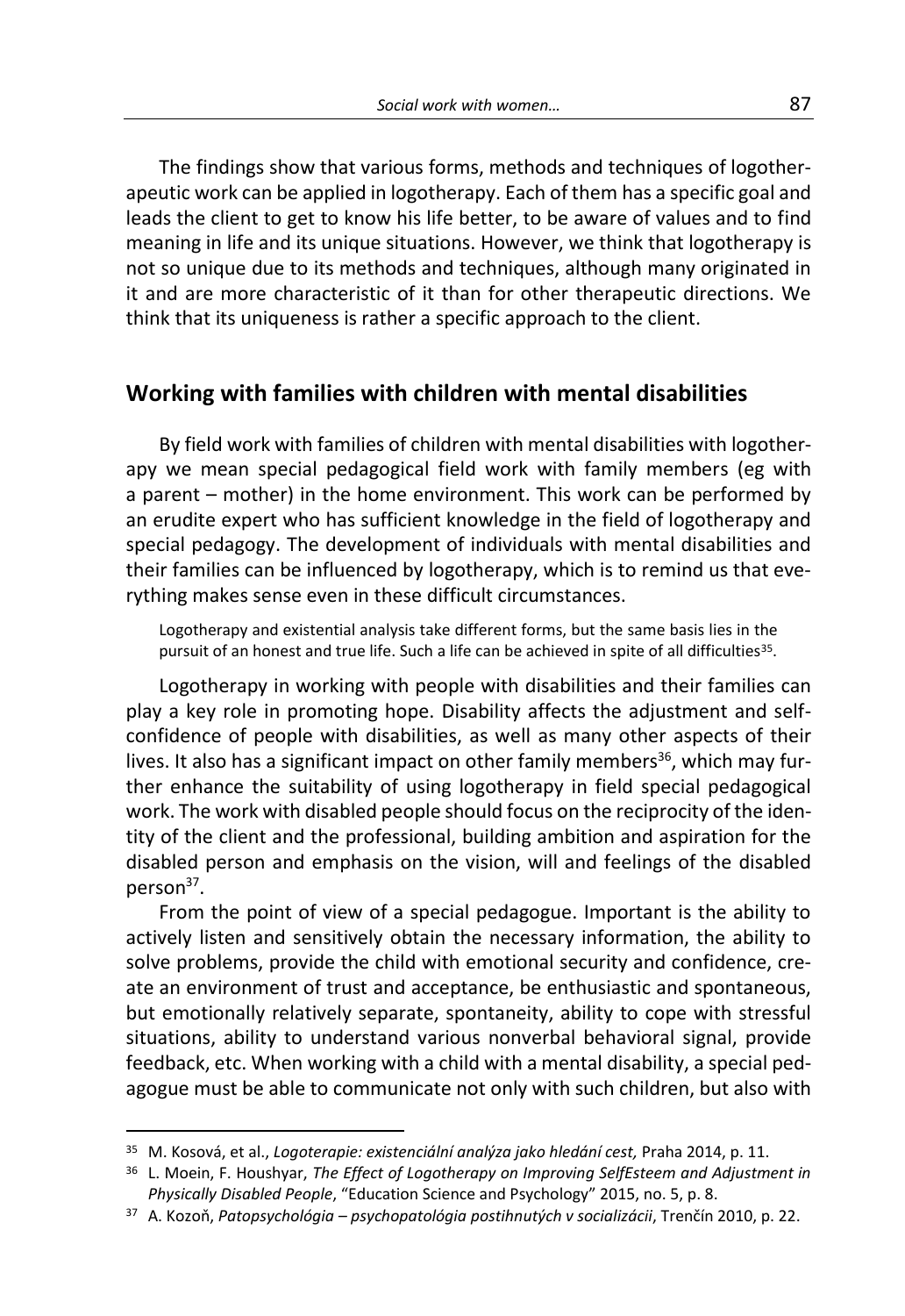their parents and other professionals, and must not create prejudices and stereotypes<sup>38</sup>.

From specific logotherapeutic methods in this area can be used counseling, ie. that it is a special pedagogical counseling for individuals with mental disabilities. Štefan<sup>39</sup> states that the task of such counseling is to ensure the identification, research, knowledge and optimization of the regulation of relations between the client and his environment with the emphasis on satisfying special educational and rehabilitation needs by means of targeted special pedagogical counseling interventions. Logotherapy-oriented counseling could help children and their families to achieve the desired changes by focusing on the child's strengths. Logotherapy should take into account the real condition of the child with a mental disability and his family. Typical symptoms of this difficult life situation are low self-esteem, despair, disappointment, worthlessness, loneliness, helplessness, disturbance. Many of these issues can be the logotherapeutic key to solving the problems of a family with a child with a disability. Long-term logotherapy group counseling has improved the life satisfaction of people with disabilities or in families with people with disabilities<sup>40</sup>. It is important to lead clients to find a new life perspective, a new meaning of life, to discover their own uniqueness, responsibility for themselves and others, and to change behavior and attitudes. In this way, in addition to its prudence, logotherapy can also be practical.

#### **References**

 $\overline{a}$ 

- Dobríková P., Pčolková D., *Zmysel života z pohľadu zomierajúcich pacientov,* [in:] *Paliatívna medicína a liečba bolesti,* Bratislava 2012.
- Frankl V.E., *A přesto říci životu ano,* Karmelitánské nakladatelství, Kostelní Vydří 2006.
- Frankl V.E., *Trpiaci človek,* Vydavateľstvo Lúč, Bratislava 2007.
- Halama P., *Zmysel života z pohľadu psychológie,* Slovak Academic Press, Bratislava 2007.
- Kolárová K., *Vplyv fenomenológie a existencializmu na formovanie logoterapie,* [in:] *Mladá veda, 11/2015, nr.2, roč. 3, ISSN 1339-3189,* Bratislava, 2015.

<sup>38</sup> D. Kožárová, T. Čekanová, T, *Špeciálny pedagóg ako facilitátor edukačného procesu,* [in:] *Študent na ceste k praxi II: zborník z Prvej študentskej vedeckej konferencie v odbore špeciálna pedagogika a liečebná pedagogika,* Prešov 2012, p. 198.

<sup>39</sup> J. Štefan, *Špeciálnopedagogická terapia – arteterapia, komponent špeciálnopedagogického poradenstva a edukatívnej rehabilitácie jednotlivcov so zdravotným znevýhodnením,* [in:] *Trendy a nové výzvy v špeciálnej pedagogike : zborník príspevkov z III. medzinárodnej špeciálnopedagogickej konferencie,* Bratislava 2010, p. 159.

<sup>40</sup> L. Moein, F. Houshyar, *The Effect of Logotherapy on Improving SelfEsteem and Adjustment in*  Physically Disabled People, "Education Science and Psychology" 2015, vol. 37, p. 8.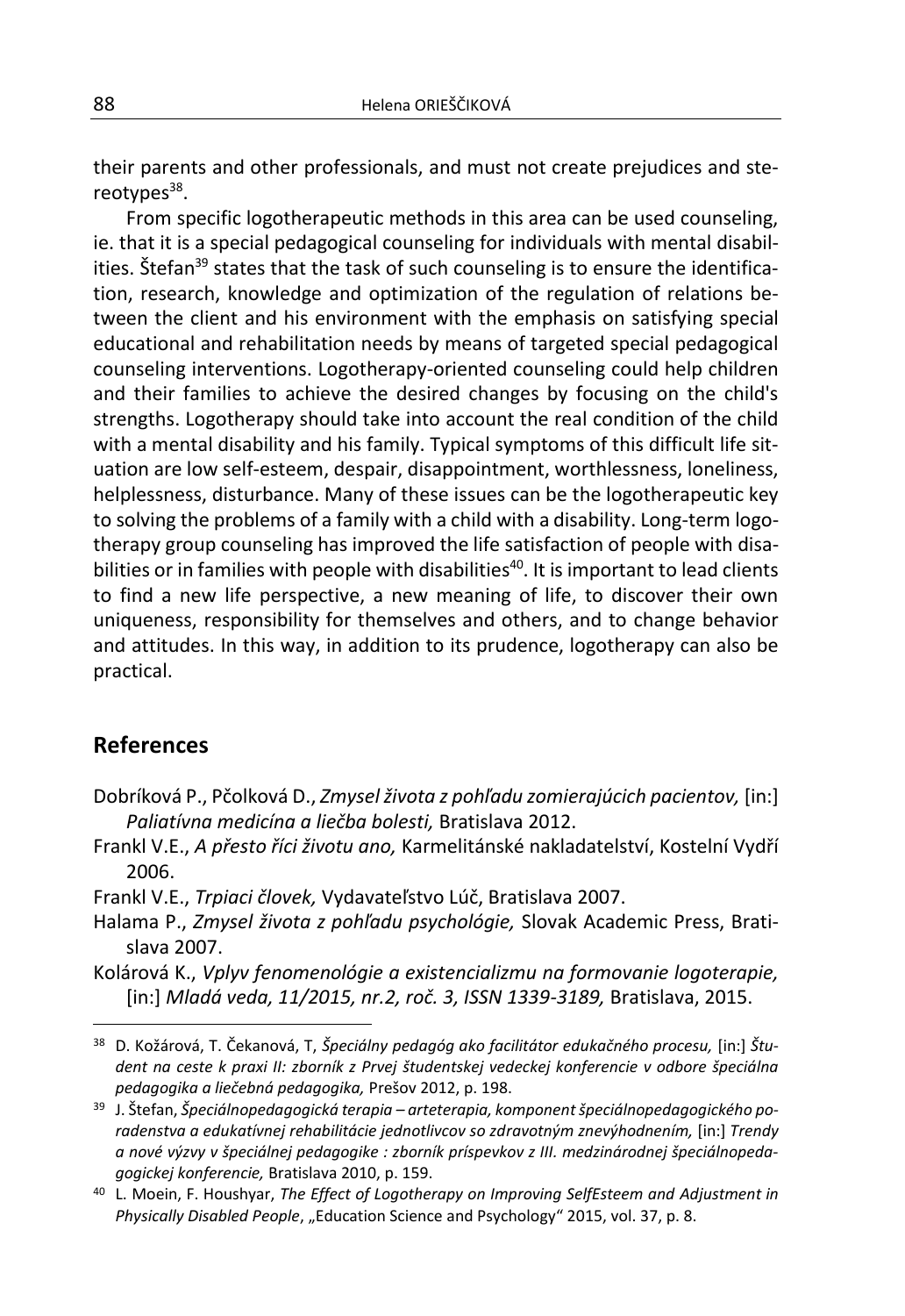- Kosová M. et al., *Logoterapie: existenciální analýza jako hledání cest,* Grada Publishing, Praha 2014.
- Kožárová D., Čekanová T., *Špeciálny pedagóg ako facilitátor edukačného procesu,* [in:] *Študent na ceste k praxi II: zborník z Prvej študentskej vedeckej konferencie v odbore špeciálna pedagogika a liečebná pedagogika, konanej v Prešove, 15. mája 2012,* Prešovská univerzita, Prešov 2012.
- Kozoň A. *Patopsychológia – psychopatológia postihnutých v socializácii,* Spoločnosť pre sociálnu integráciu, Trenčín 2010.
- Längle A., Sulz M., *Žít svůj vlastní život,* Portál, Praha 2007.
- Lukasová E., *I tvoje utrpení má smysl: logoterapeutická útěcha v krizi*, Vydavateľstvo Cesta, Brno 2006.
- Lukasová E., *Radosti na stope: sedem krokov k duševnému zdraviu*, Lúč, Bratislava 2010.
- Lukasová E., *Základy logoterapie*, Lúč, Bratislava 2009.
- Matoušek O. et al., *Metody řízení sociální práce*, 2, vyd. Portál, Praha 2008.
- Moein L., Houshyar F., *The Effect of Logotherapy on Improving Self Esteem and Adjustment in Physically Disabled People*, "Education Science and Psychology" 2015, vol. 37, no. 5.
- Pelikán J., *Hledání těžiště výchov*, Karolinum, Praha 2011.
- Potočárová M., *Inšpirácie z logoterapie v pedagogike*, [in:] J. Kutarňa, M. Fula, *Aktuálnosť logoterapie vo výchovnej a sociálnej práci s mládežou: zborník z vedeckej konferencie s medzinárodnou účasťou, konanej v Žiline, dňa 08.04. 2011 Vysoká škola zdravotníctva a sociálnej práce sv. Alžbety*, Bratislava 2011.
- Štefan J., *Špeciálnopedagogická terapia – arteterapia, komponent špeciálnopedagogického poradenstva a edukatívnej rehabilitácie jednotlivcov so zdravotným znevýhodnením*, [in:] *Trendy a nové výzvy v špeciálnej pedagogike: zborník príspevkov z III. medzinárodnej špeciálnopedagogickej konferencie konanej v Bratislave, 23., 24. septembra 2010, Univerzita Komenskéh*o, Bratislava 2010.
- Štofanová S., Žiaková E., *Logoterapia v systéme náhradnej starostlivosti na Slovensku*, [in:] *Sociálna práca –56 cesta k zmyslu života : zborník príspevkov z vedeckej konferencie s medzinárodnou účasťou v Košiciach, dňa 06.12 2012, Univerzita Pavla Jozefa Šafárika*, Košice 2013.
- Tavel P., *Smysl života podle Viktora Emanuela Frankla*, Triton, Praha 2007.
- Vymětal J. et al. *Speciální psychoterapie*, Grada Publishing, Praha 2007.
- Wagenknecht M., *Nástin dalšího vývoje Franklovy existenciální analýzy a logoterapie* [online]. Společnost pro logopedii a existenciální analýzu, Praha 2011. [cit. 2020-12-19]. Access: https://docplayer.cz/456036-Nastin-dalsiho-vyvoje-franklovy-existencialni.html.